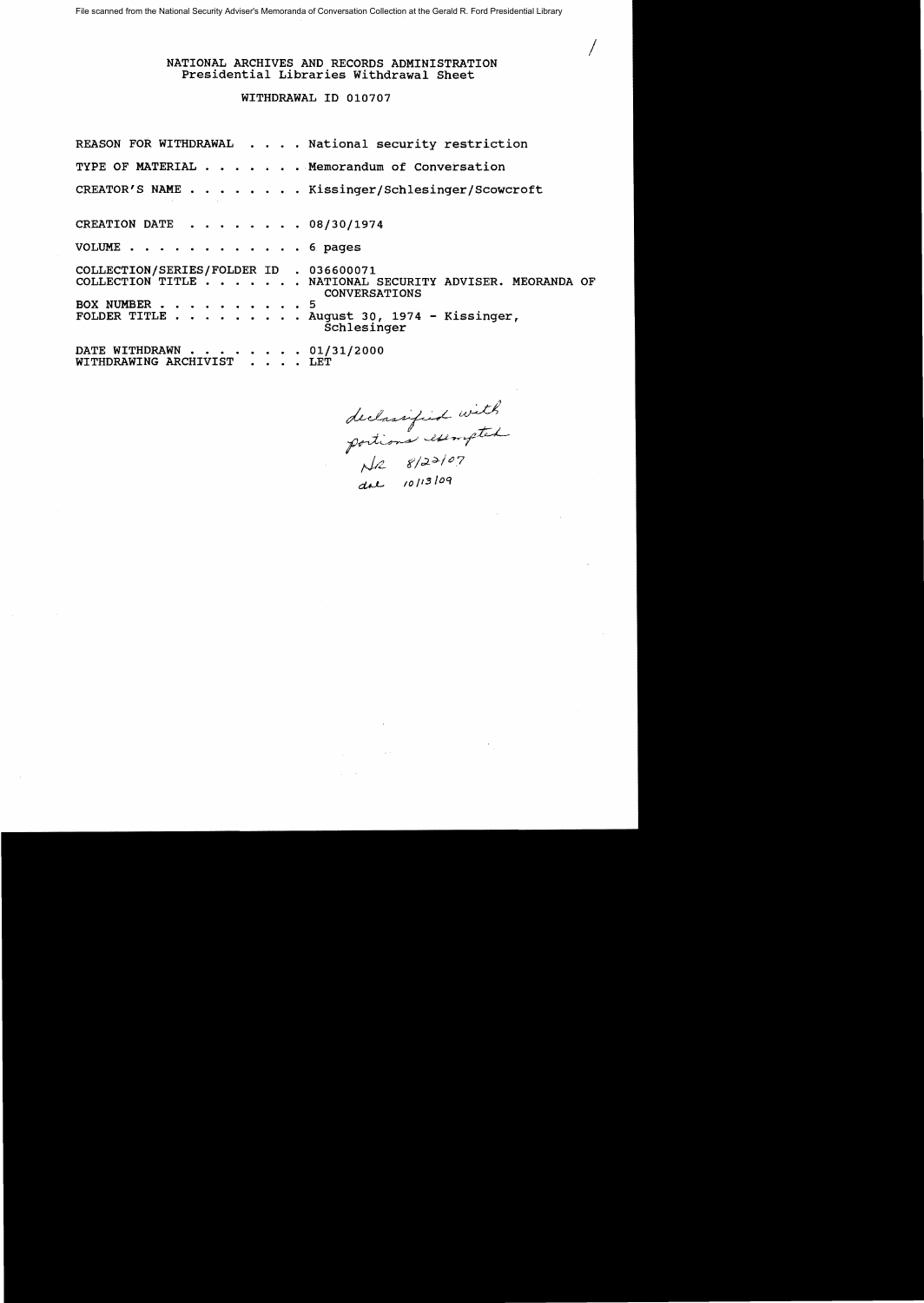| DECLASSIFIED in part             |                     |  |  |  |  |
|----------------------------------|---------------------|--|--|--|--|
| Authority MR Appeal NLF 01-05 #9 |                     |  |  |  |  |
|                                  | NARA, Date 10 130 A |  |  |  |  |

MEMORANDUM

#### THE WHITE HOUSE

WASHINGTON

# <del>SECRET</del>/NODIS/XGDS

MEMORANDUM OF CONVERSATION

, PARTICIPANTS:

Dr. Henry A. Kissinger, Secretary of State and Assistant to the President for National Security Affairs

James R. Schlesinger, Secretary of Defense Lt. General Brent Scowcroft, Deputy Assistant to the President for National Security Affairs

. :. .. . . - -

DATE & TIME:

PLACE:

. Friday - August 30, 1974 Breakfast meeting. 7:30 a. m,. The Secretary of Defense's Office The Pentagon '

Schlesinger: General Murray [DAO, Saigon] is disconcerted about South Vietnam.

Kissinger: What country is Martin in?

 $\mathbf{y}$ Schlesinger: They have had to cut back ammunition consumption. They are losing two to one. One bitterness between Martin and Murray is that Murray wanted to cut back last December and Martin said no.

Kissinger: The President said he would go all-out to get the cuts restored.

Schlesinger: The law authorizes  $$1$  billion, but there is no law preventing my asking the' committees to permit the transfer of \$300 million more. That is hairy stuff.

 $\mathcal{L} = \mathcal{L} \left( \mathcal{L} \right)$  , where  $\mathcal{L} \left( \mathcal{L} \right)$ 

Scowcroft: There is still an overall ceiling.

Schlesinger: True. We have to get that  $removed.$ 

I want to cut the DAO. We are getting the dregs out there. The DAO pay is charged against MASF.

Kia singer: It depends on how much you cut. The only interest I have is the symbolic one.



<del>OP SEGRET</del>/NODIS/XGDS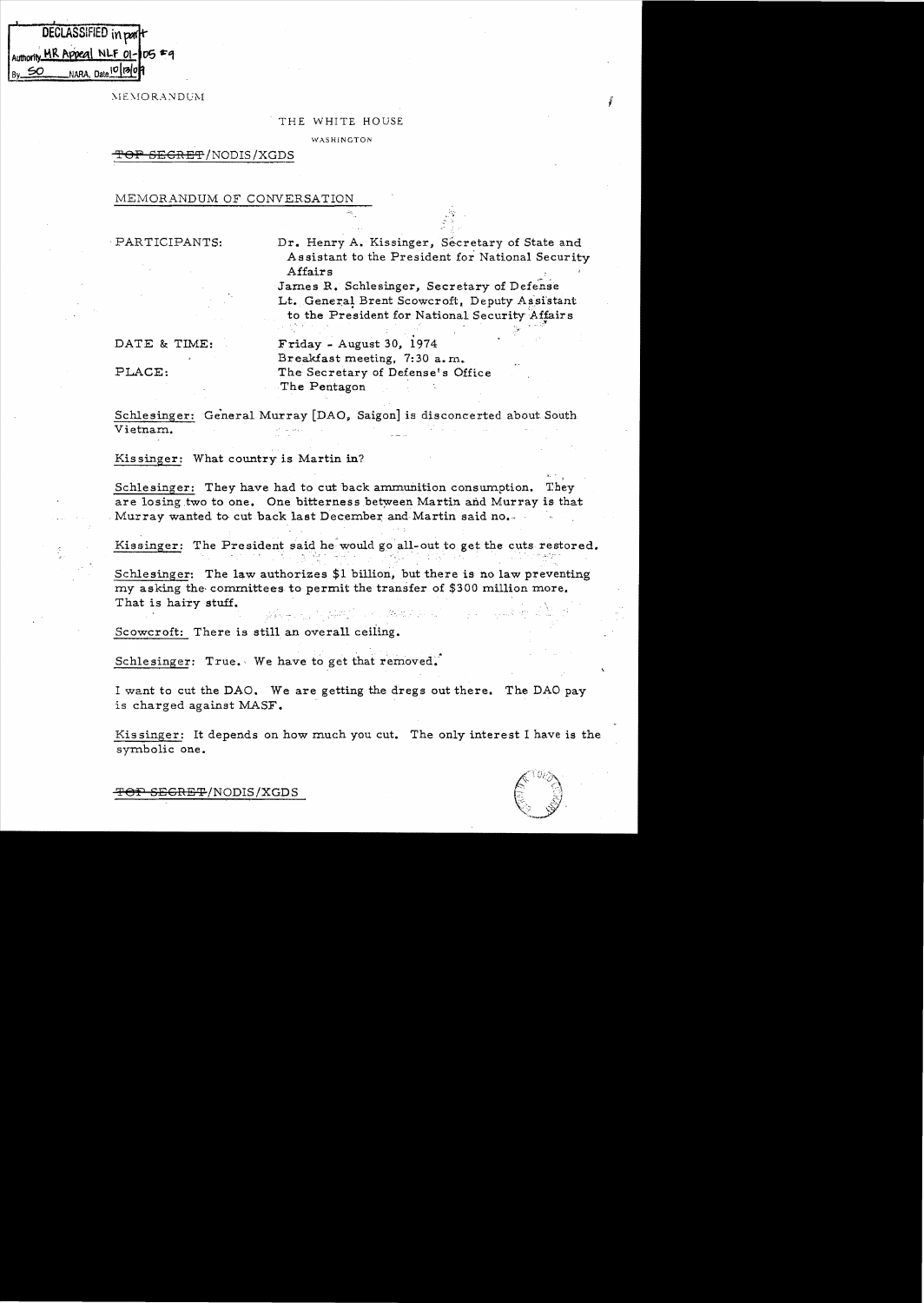# 'i'OP ~EGRET /NODIS /XGDS - 2 -

Schlesinger: Murray says these guys are so bad that the Vietnamese despise them.

Kissinger: Can we talk to Martin?

Schlesinger: Yes, but don't mention Murray. Ask Martin about the DAO cut. Casey is briefing for 15 minutes at 0800. Also Murray.

Kissinger: Congress wants to force Theiu to compromise. There is no compromise.

Schlesinger: We should send a joint letter to the Hill describing the ammunition shortage.

Kissinger: Draft it. The President will support it. What else can we do?

Schlesinger: We are looking at every way to scrounge. They are closing all the loopholes.

Kissinger: The President thinks he can do something in the House. Brent, get a paper on what we have to have.

Schlesinger: The worst is the overall spending ceiling.

On the Israeli business: Allon okayed 200 tanks on an as-is, -where-is basis. Now they want the  $A-3$  rather than the  $A-1$ .

Kissinger: Allon wanted the gasoline one and said they could modify it.

Scowcroft: That is the  $A-1$ .

Kissinger: That Israeli program -- how can we get it in shape for the President?

If we have a  $10$ -year program, what are the financing aspects?

Scowcroft: The paper wants us to focus on the Urgent List.

Schlesinger: I don't think we can address a 10-year package. It's based on their threat assessment.

# TOP SECRET/NODIS/XGDS

 $\mathcal{L}^{\mathcal{L}}\left( \mathcal{L}^{\mathcal{L}}\right) =\mathcal{L}^{\mathcal{L}}\left( \mathcal{L}^{\mathcal{L}}\right)$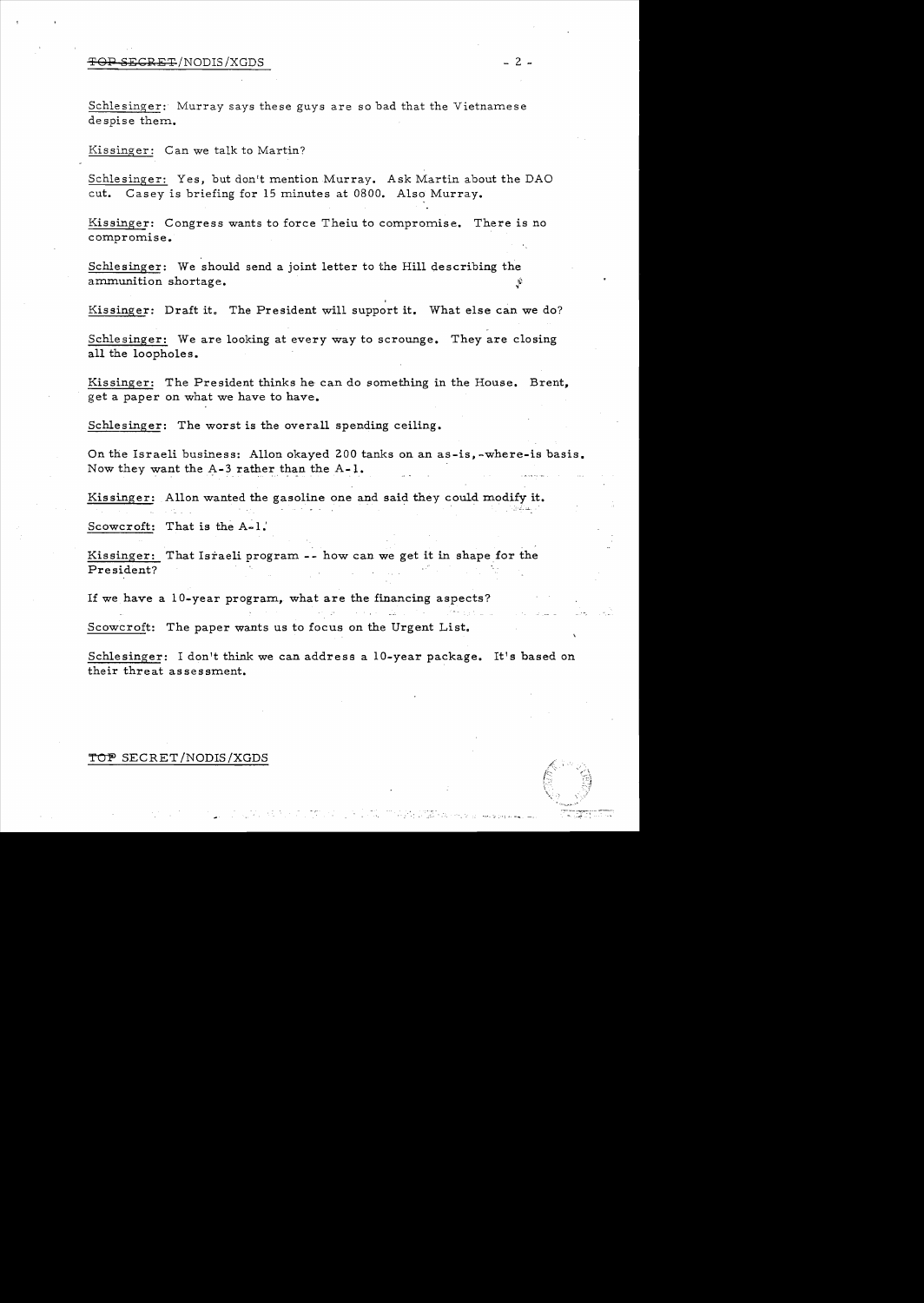# SEGRET/NODIS/XGDS - 3 -

Xis singer: Ido not believe now that the Syrians were provocative. I think lsrael is trying to provoke so they can justify the arrns. Rabin wants to show Arab bellicosity so Israel can sit back at the end of an assured U. S. arms supply.

Schlesinger: Jordan was worried about Syria.

Kissinger: Don't get me wrong -- over the next year they'll be a problem, yes, but not right now. The Syrians were willing to make another small step and not insist on the '67 borders in the next move. If we could get a third of the Golan, we could get two-to-three years. But the problem is the Israeli settlements. No Israeli Government would agree to move them. We would have to threaten a cutoff of everything and order it.

1 think there will be no war this fall, but there is a 50-50 chance of one by next summer. The Egyptians are on the verge of copping out. But one more move and they would be out of the game. We can get one extension of UNDOF but not more.

We can't commit the billion until we get an Israeli agreement on the route of March.

Can we get an assessment of the forces?

Scowcroft: They are a little better off.

Schlesinger: That is right.

Kissinger: I want to talk about SALT for a minute. I want to talk a minute at the SRG. I discussed it with the President. Geneva should talk only general principles. I will ask the Working Group to come up with what the principles would be and start coming up with the numbers. Exissinger: I want to talk about SALT for a minute. I want to talk a<br>minute at the SRG. I discussed it with the President. Geneva should<br>talk only general principles. I will ask the Working Group to come us<br>with what the p

Schlesinger: Here. are some draft instructions. The delegation should discuss the elements of the balance, the implications of growth and stability.

Kissinger: Yes. In the numbers, over  $10$  years, could we give them the edge in the totals in return for an edge in MIRVs?

Schlesinger: MIRV's are a lot of crap. The Poseidon doesn't give you much. We test them only against one target.

<del>'OP SEGRET</del>/NODIS/XGDS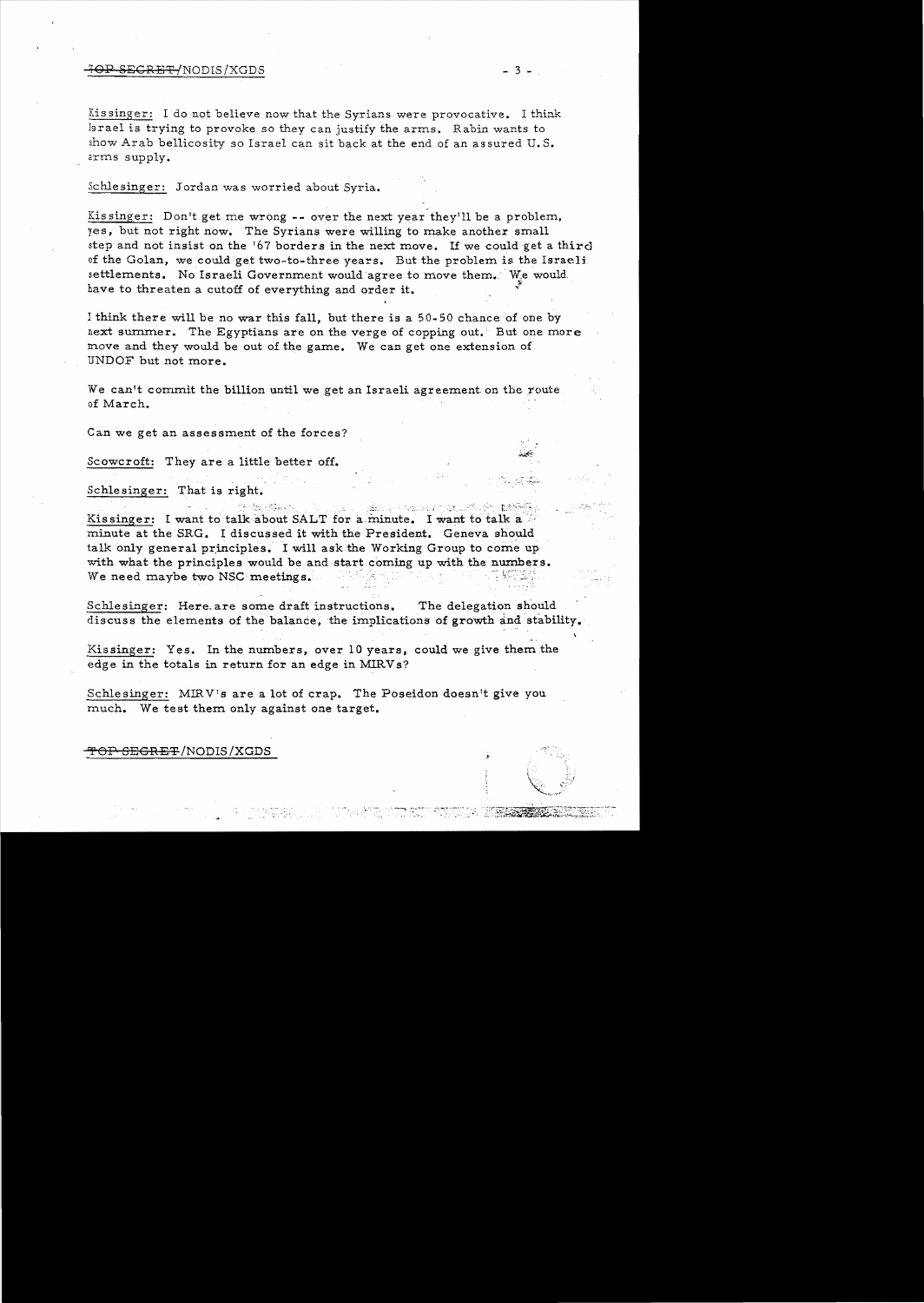### ~£GRET /NODIS /XGDS 4 -

Kissinger: Doesn't the Trident I give us more throw-weight?

Schlesinger: Not necessarily. It let's you back off.

Kissinger: If MIRV is nonsense, what does make sense?

Schlesinger: It depends on what you can do with them. Poseidon is not a very good weapon. I will see if I can work up a paper over the weekend for you and me.

Kissinger: What could we theoretically give up? The B-1? If they give up the 18?

Schlesinger: We can't give up a replacement bomber.

Kis singer: But should it be the B-1?

Schlesinger: We are too far down the pike to change.

Kissinger: I strongly support a bomber, but why must it be supersonic, etcetera?

Schlesinger: I agree. But we are so far down the line it doesn't make sense. The B-1 can fly at low altitudes. Adding supersonic doesn't cost much. We can slow the Trident or slow the retrofit of the Poseidon.

Kissinger: What can you do to save them in next year's budget?

Schlesinger: The Minuteman dropped from the C-5, the heavy missile airlaunched cruise mis sile looks good. The important thing about the bomber is it screws up their planning for attack. It makes it impossibly complicated.

Kissinger: Could we limit bombers as a trade-off?

Schlesinger: How about giving up the B-52's?

Kissinger: The President is anxious to avoid public debate on hard and soft positions as we get a position. We all want a tough position. The issue is, are we better off with an agreement of a kind that is negotiable or with none at all? In retrospect, the 750-1150 effort was not worth it -- it wouldn't have helped.

Schlesinger: I always regretted it. The rush was all tied up with Watergate. It caused the urgency and fright back here.

> $~\otimes~$  ;  $\vee$ ~"'."....;.>

<del>TOP SECRET</del>/NODIS/XGDS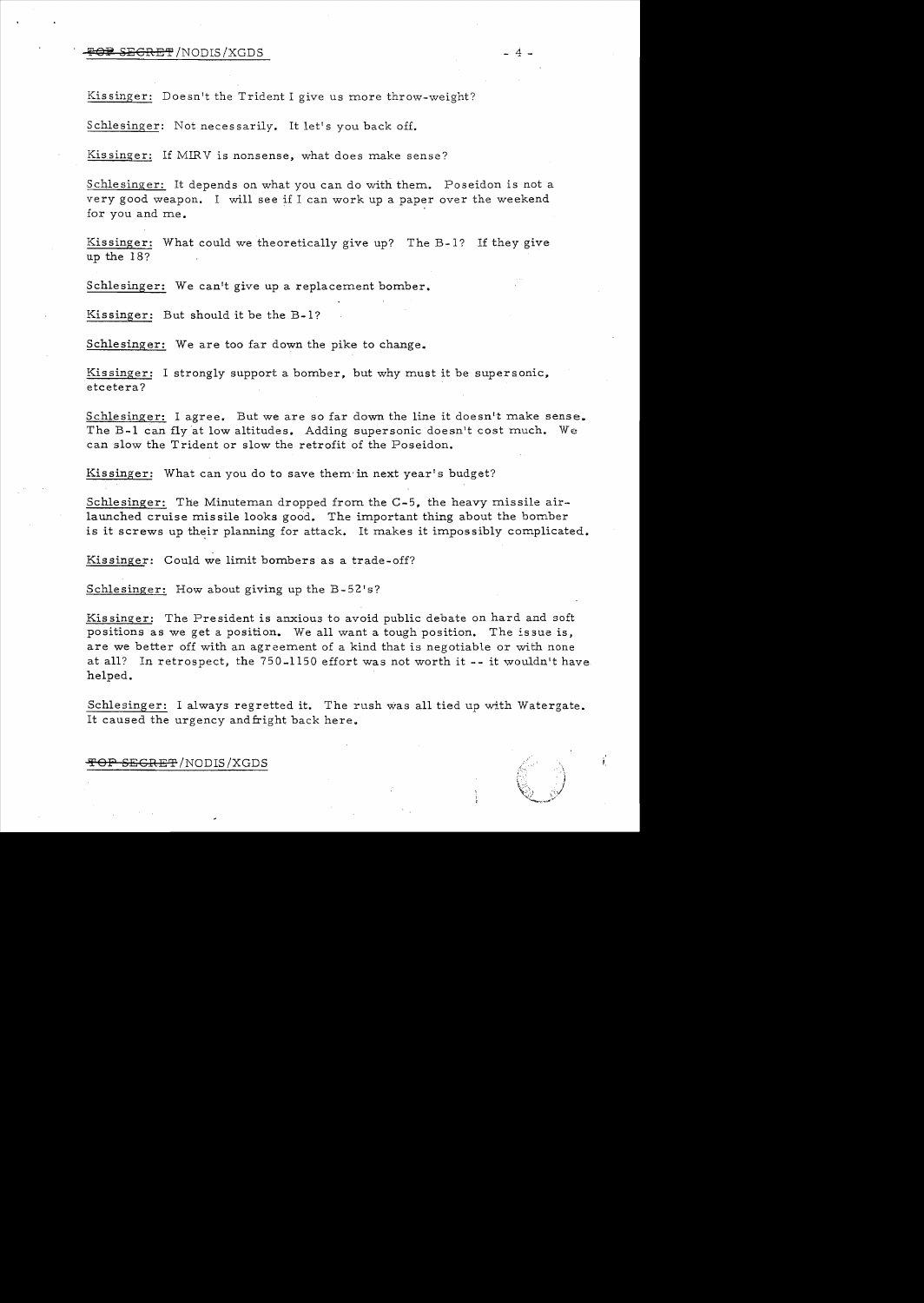### ....ql()¥' SECRET!NODIS!XGDS - 5

Kissinger: Next year is the best time to get an agreement. The Soviets are not sure which way the President will go and they will pay a price to influence it. They will hope to line up both political parties for '76. I (and the President) think we canlt get for six years through Congress what we can over the next two years.

I will defend your strategic budget completely. This is what we have working for us now. We will lose a lot of these by '76.

Schlesinger: We should make a push next year.

Our differences are: You think any reduction of Soviet programs helps; I am working to maintain stability by holding back destabilizing programs. Hughes Rudd says you oppose weapons R&D. '

Kissinger: Nonsense. I strongly favor strategic R & D.

Schlesinger: I get these questions at the War Colleges. The imagery is that you oppose R & D and weapons acquisition.

Kissinger: My fear is there is a ceiling beyond which we can't fund in the absence of a major crisis. I think with SALT you can keep your power above what you would otherwise, because Congress would be reluctant to cut below agreed levels.

Scowcroft: Could we cut the Trident boats?

Schlesinger: Sure. It depends on what they offer.

بهي عجاب الاية الألاب الما جمل عن الرسولية... ... أو المدين المادين المادين المادين المادين المادين المادين ال

المناوبة العربية المحادث التي المحادث المحادث المحادث المحادث المحادث المحادث المحادث المحادث المحادث المحادث<br>فوزولي المحادث بعد والمحادث المحادث المحادث المحادث المحادث المحادث المحادث المحادث المحادث المحادث المحادث ال Kissinger: We should tell Brezhnev that here are various models over the next 10 years. One requires no cutback; the others mean cutbacks at varying levels.

.... ... ... ... Schlesinger: Greece. They may have the bases we need. We shouldn't help Papandreou replace Karamanlis.

Kissinger: So?

Schlesinger: We ought to give Karamanlis some bonus.

We can let Karamanlis say no second-stag reverse the first stage. We need the

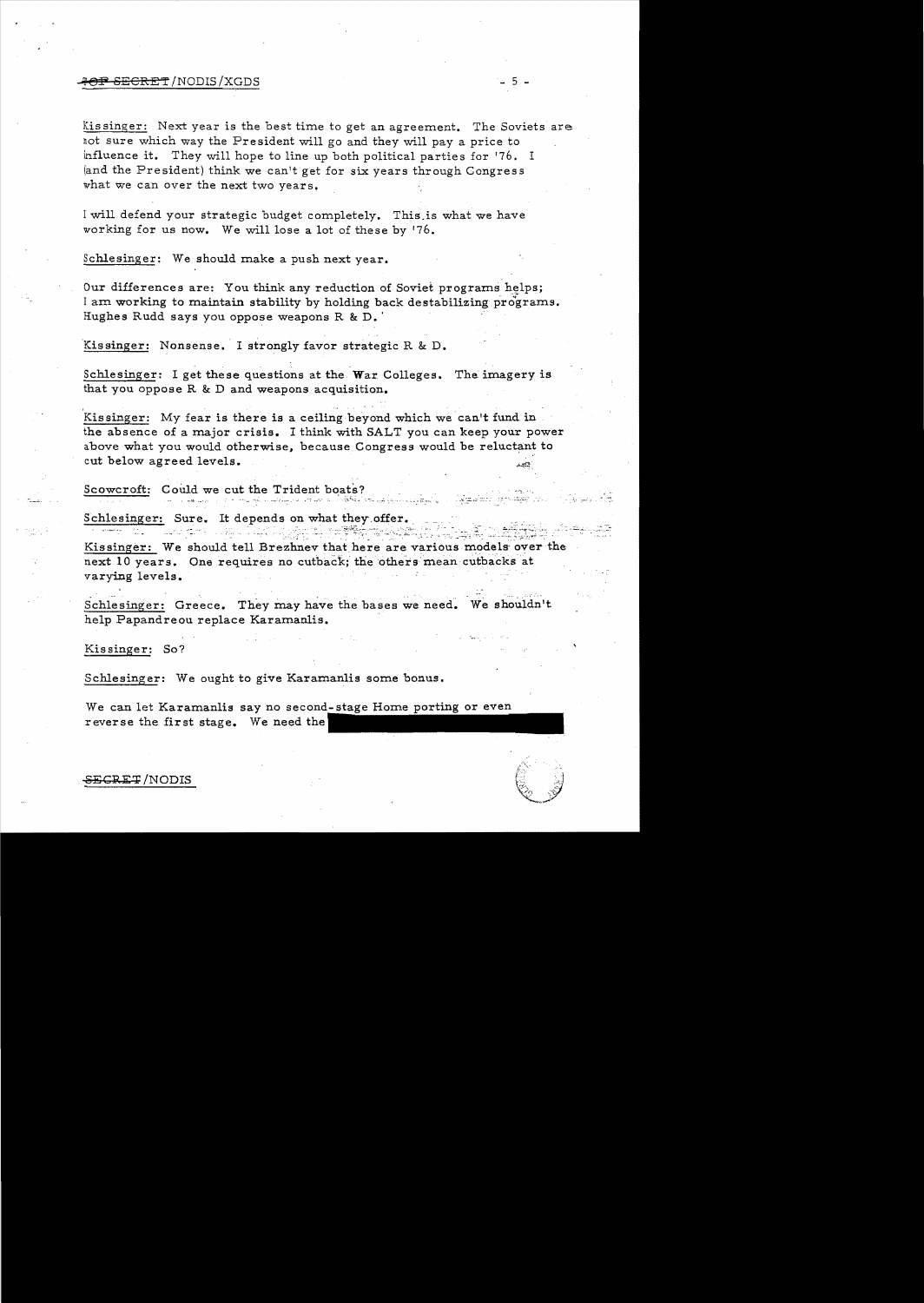# SECRET/NODIS - 6

Kissinger: We want to help the Greeks, but we can't have them give us unattainable objectives. We must get them to make attainable proposals. We can't get into a Defense-State good guy-bad guy fight. We need time to bring Karamanlis along. He has to kick us around a bit before he can work with us. This is a tactical issue, not who is for or against Greece.

Schlesinger: What was the purpose of that speech?

Kissinger: Only that we have not to split on this.

We can't placate the Greeks now, because that stiffens them. We must hold our capital with Turkey until the negotiations.  $\frac{1}{2}$ 

The Greeks have to realize reality **--** we will come out modestly okay with the Greeks.

Schlesinger: It sounds okay. You're the honest broker.

Kissinger: We just can't get into the middle of this right now. Karamanlis has a problem -- the Left almost took over, the army is politically demoralized, and the center is weak.